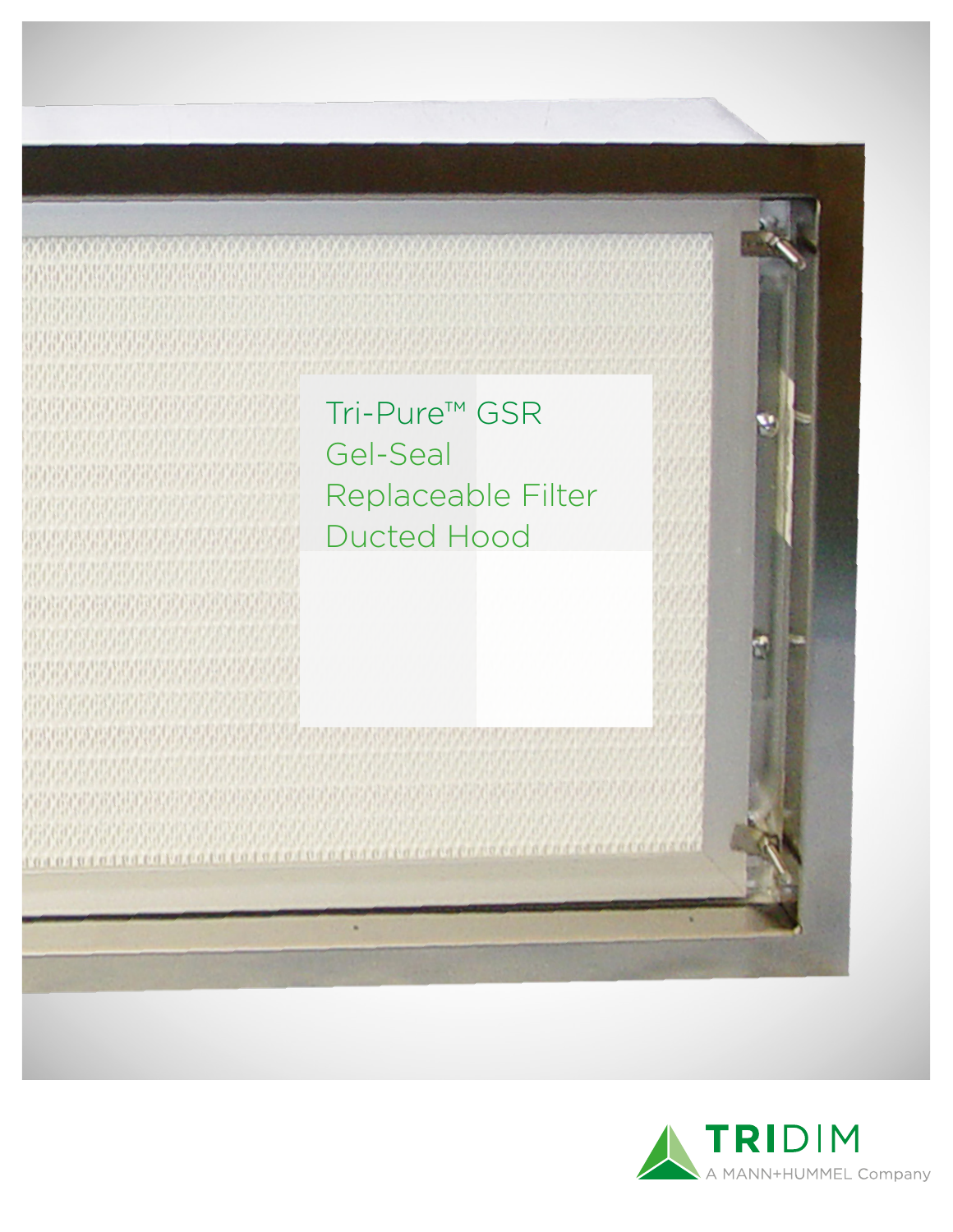# Tri-Pure™ GSR Gel-Seal Replaceable Filter Ducted Hood

### **FEATURES**

- Aluminum or stainless steel construction
- Available in two profiles-12" and 9" deep
- Available with choice of perimeter flange
- $\blacksquare$  Inlet collar-8, 10 or 12"
- Distribution plate
- Protective grille
- Static pressure port
- Knife edge to accommodate gel-seal HEPA

# **OPTIONS**

- Removable stainless steel perimeter trim
- **Foil-back insulation**
- Hanging tabs
- **Horizontal flow**
- Two-inch extended stainless steel grille
- **Aerosol injection system**
- Heavy-duty butterfly damper
- Side inlet
- Non-standard depth



Tri-Pure GSR gel-seal replaceable ducted hood is designed for applications where easy, bypass-free filter change is required—such as in the biotech and pharmaceutical industries.

Tri-Pure GSR is constructed of 0.63" aluminum or 16-gauge stainless steel as an option. All seams are welded and sealed with silicone caulking to prevent air leakage. For further assurance, each hood is pressure tested at 5.0 "W.G. to ensure there is no leakage.

The Tri-Pure GSR hood come with a choice of perimeter flanges that include:

- An integral <sup>5</sup>/<sub>8</sub>" perimeter flange constructed of the same material as the hood and designed to fit in a 1 1/2" gasketed tee-grid system.
- A separate <sup>5</sup>/<sub>8</sub>" perimeter flange/knife-edge assembly that is fabricated of Type 304



stainless steel. It is riveted and sealed inside the hood, and designed to fit in a  $1\frac{1}{2}$ " gasketed tee-grid system.

A separate <sup>5</sup>/<sub>8</sub>" or optiona 1<sup>1</sup>/<sub>2</sub>" perimeter flange assembly that is fabricated of Type 304 stainless steel. The installing contractor rivets and seals the assembly into the hood, and seals the perimeter of the flange to the gypsum or hardboard ceiling.

The Tri-Pure GSR hood comes with either an 8, 10 or 12" inlet collar that is fabricated from either 0.040" aluminum (for an aluminum hood) or 20-gauge 304 stainless steel (for stainless steel hoods).

The inlet collar is crimped and dimpled in order to easily and securely connect the flex duct. The inlet collar has a butterfly damper that is adjusted from the room side through an access port in the hood.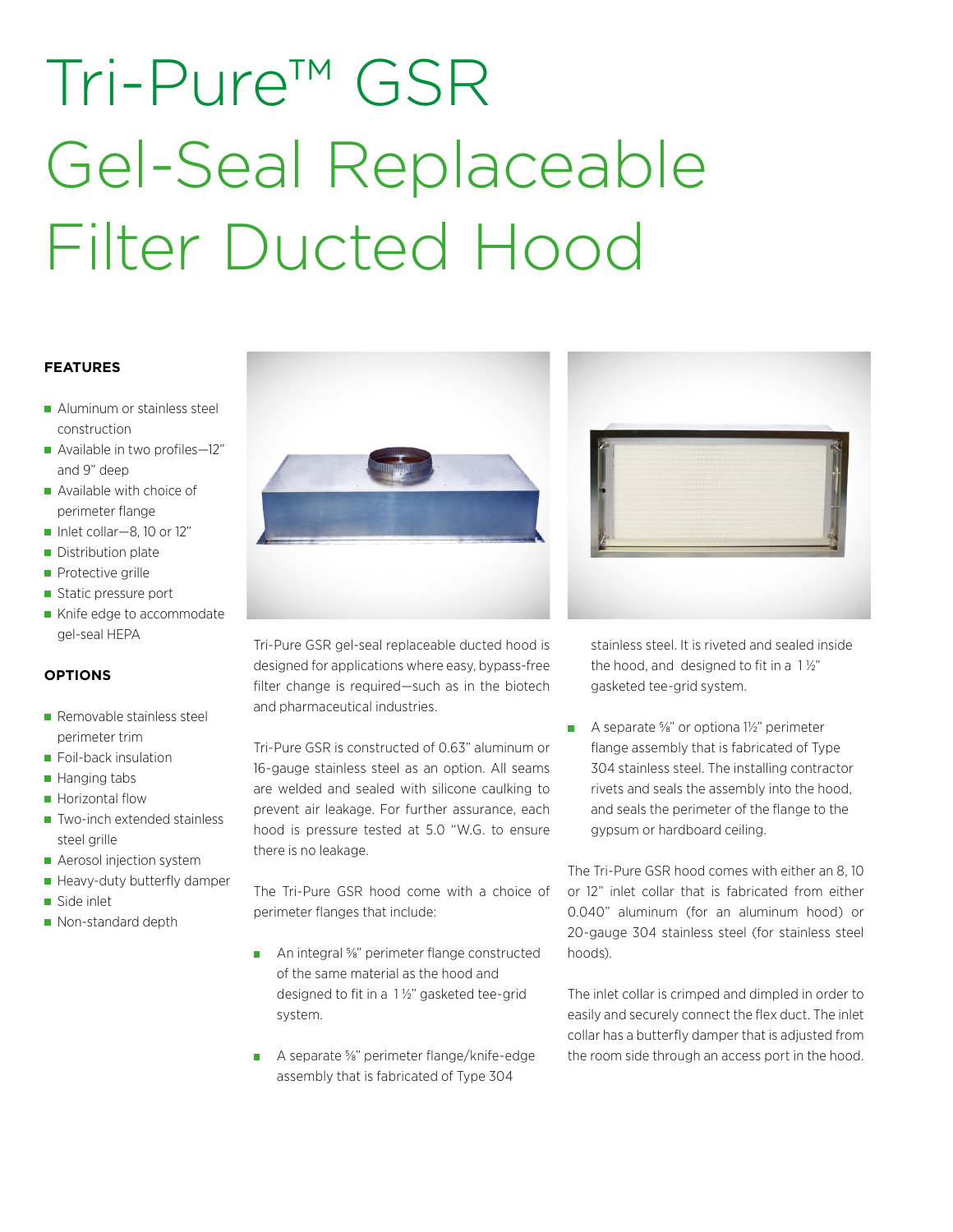# Tri-Pure™ GSR Performance for Cleanroom Applications



Tri-Pure HEPA and ULPA media pack



Tri-Pure GSR hood with the optional aerosol injection system



Tri-Pure GSR with the optional foil-back insulation and hanging tabs

### **CONSTRUCTION**

The Tri-Pure GSR hood comes supplied with a protective grille fabricated of 22-gauge 304 stainless steel, perforated with 40% open area. The protective grille can either be flush mounted or extended two inches below the downstream side of the hood.

A static pressure port for measuring the pressure drop across the filter and for sampling the upstream test challenge concentration is also supplied.

Tri-Pure GSR has a knife edge on the downstream side to penetrate and seal into the gel-filled channel, located on the downstream side of the filter. The filter is held in place by four retainers in the hood, allowing for easy replacement from the room side.

The Tri-Pure GSR hood comes as standard with a perforated aluminum distribution plate on the downstream side of the inlet collar to distribute the air to the filter.

Tri-Pure HEPA and ULPA panel filters are available in a variety of media pack depths, efficiencies, test methods, flow rates and pressure drops to meet your application needs. Please refer to the Tri-Pure HEPA/ULPA Panel technical bulletin for more detailed information on filter construction and performance.

### **OPTIONAL EQUIPMENT**

The Tri-Pure GSR hood comes with an optional aerosol infection system to test the filters for leaks. The injection system has an injection port located in the knife edge of the hood that releases the challenge aerosol on the upstream side of a solid distribution plate. This allows for a convenient room-side injection and even distribution of the test challenge.

Tri-Pure GSR is also available with a two-inch thick, foil-back insulation. The insulation is installed on the exterior of either the top, or top and sides of the hood to reduce thermal loss.

The hood can also be supplied with optional hanging tabs mounted on each corner. The tabs are fabricated of aluminum with a hole in the center.